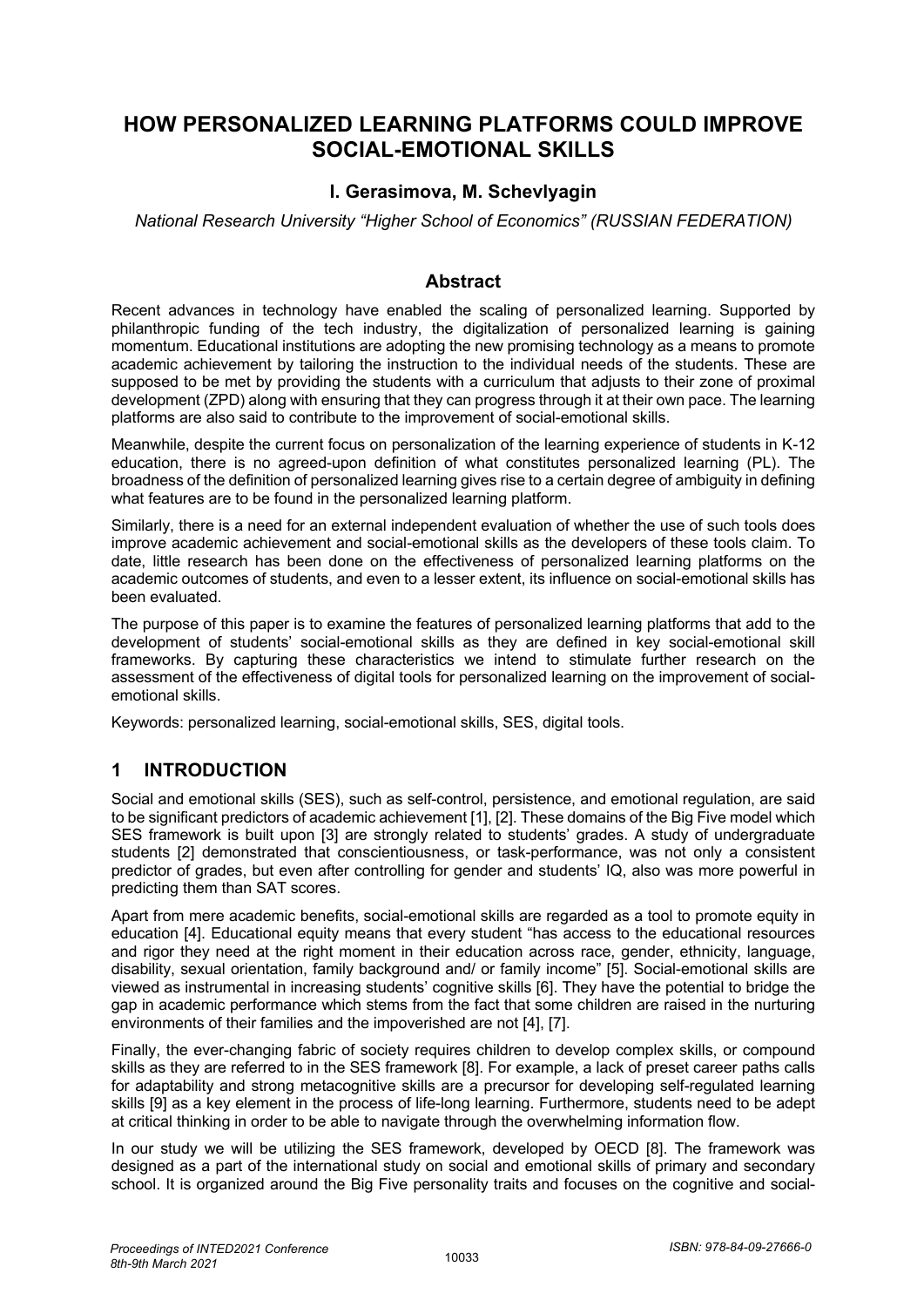emotional skills, addressing the skills deemed necessary in the 21st century as well. At the core of the model are the broad dimensions that describe different behaviors, values and thoughts: taskperformance, emotional regulation, collaboration, open-mindedness and engagement with others [10]. The framework is also appended by so-called compound skills, denoting that these skills represent a combination of two or more individual skills [11].

The broad dimensions are split into narrower, low-order skills. Task-performance refers to self-discipline, being responsible to others, having an inclination to be hard-working and persistent in achieving goals. Task-performance, or conscientiousness, includes self-control, responsibility and persistence. Emotional regulation, or emotional stability, refers to a set of skills that enable students to manage negative emotions and deal with negative experiences. Emotional regulation encompasses three components as follows: stress-resistance, emotional control and optimism. The third dimension, collaboration, or agreeableness, translates into abilities to show sympathy towards others, engaging in prosocial behaviors and building healthy relationships with others. Empathy, trust and cooperation are the sub-domains included in the model. The fourth dimension which is open-mindedness, or openness to experience, is regarded as a skill that equips students to accept the change and deal with it especially in the circumstances that are characterized by high unpredictability and uncertainty. This dimension is split up into curiosity, creativity and tolerance. Finally, engaging with others, or extraversion, points to an ability to build social networks, and being energetic and assertive. Among its sub-domains the researchers identify sociability, assertiveness and energy. Similarly, the dimension of compound skills incorporates self-efficacy, and achievement motivation [8].

It has been well-documented that social-emotional skills along the lines of cognitive skills are malleable, and can be enhanced through interventions be they formal or informal [12], [13].

Family environment and teaching practices are known to have a substantial impact on social and emotional development of children [14], [15]. Parents and caregivers can support the social and emotional development of their children by instilling values, creating sustainable habits and routines, becoming role models to emulate [14]. Teachers in turn can influence the student's social and emotional skills in a direct and indirect way. For instance, they could shape students' mindset by encouraging them to embrace the tasks which present a certain difficulty and giving honest feedback on their accomplishments [16]. Similarly, it is the teachers who build a learning environment, which could be conducive to collaboration thereby demanding students to develop their communicative competencies.

Interestingly, research has shown that teachers' abilities to foster the development of cognitive skills do not strictly correlate with their abilities to aid the development of social-emotional skills [17]. This finding prods us to assume that there are certain practices that suit the purpose of developing social and emotional skills better, which are yet to be identified, though. Moreover, as the educational landscape has seen dramatic changes with the pervasive penetration of technology in the classroom, the question arises whether these innovative digital educational tools could imitate these practices or even magnify them in order to bolster social and emotional skills?

In the following section we will look at how some of the skills which constitute the OECD framework could be developed through personalized learning enhanced by digital tools and within personalized learning platforms in particular.

## **2 DEFINING PERSONALIZED LEARNING**

Personalised learning (PL) has become an increasing trend in the education sector. Furthermore, the "education policy discourse of a number of countries" has given rise to the recent emergence of scientific work on personalisation [18]. Despite the growing interest in PL, there is no agreed definition of "personalisation", which leads to a range of ways to put the concept into practice [19] and also to different meanings to different stakeholders [20]. In this vein, this paper presents the views on personalised learning of the prominent organisations in education, such as Organisation for Economic Co-operation and Development (OECD), Bill & Melinda Gates Foundation (RAND) and International Association for K-12 Online Learning (iNACOL).

First to mention is the viewpoint of the OECD on personalised learning. The organisation regards PL as "holistic, person-centred approach to learner development," which shifts from "one-size-fits-all" educational process to "individuals' needs and to the knowledge society at large" [21].

Furthermore, the RAND Corporation describes the concept in question as [22]: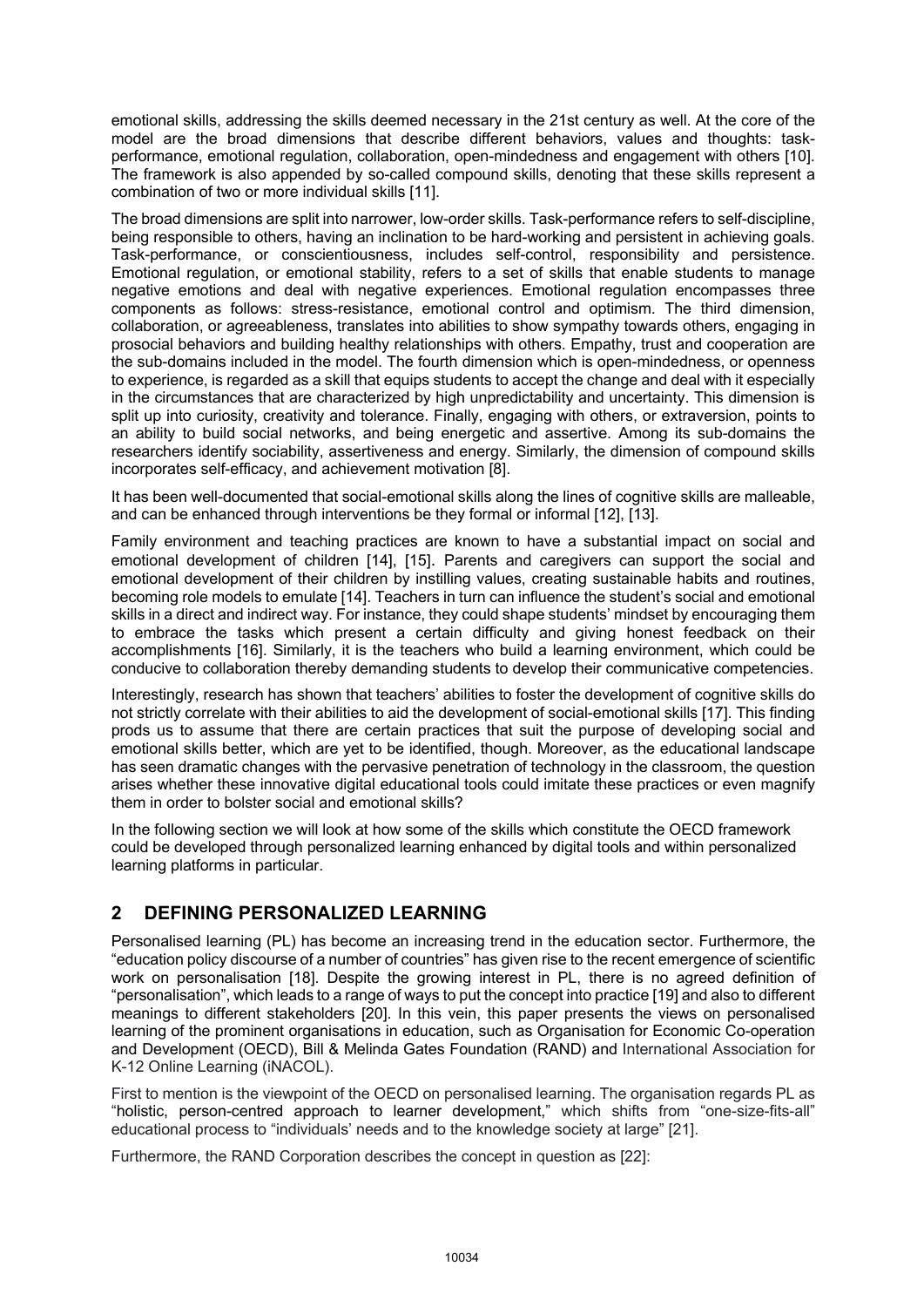*Personalized learning prioritizes a clear understanding of the needs and goals of each individual student and the tailoring of instruction to address those needs and goals. These needs and goals, and progress toward meeting them, are highly visible and easily accessible to teachers as well as students and their families, are frequently discussed among these parties, and are updated accordingly.* 

Besides, the RAND also outlines that PL refers to a "collection of instructional practices and school conditions that enable the creation of individual learning experiences and pathways for students" [23]. Therefore, the corporation emphasises that a student should be put into the core of learning.

iNACOL looks at personalised learning through the perspective of [24]:

*...tailoring learning for each student's strengths, needs and interests-including enabling student voice and choice in what, how, when and where they learn - to provide flexibility and supports to ensure mastery of the highest standards possible.* 

The provided definitions and descriptions outline the common features of personalisation. First of all, personalised learning is a student-centred approach. In other words, a student is not any more the object of teaching but the subject of the education process. Secondly, it is the tailored learning experience that encompasses the needs and goals of each student. Therefore, it is necessary to keep track of learner's interests, strengths and weaknesses in order to inform learning. Personalisation differs from other approaches in a way that it gives students a voice and choice in their learning path. Consequently, in the process of learning a student has a choice in, for example, the forms of assessment (project-based learning, problem-based learning, presentations, traditional quizzes etc.) to demonstrate the mastery of the content; the way to absorb the material (video, paper version, e-version etc.), the interaction patterns to work on the pursued goal. Finally, PL takes into account the environmental (school) conditions in order to ensure the flexibility of learning and those needs and goal achievement. The aspect in question is related not only to the atmosphere, in which students are, but also to the favourable environment that involves developed horizontal linkers between teachers, opportunities for continuous professional development inside and outside the organisation [25].

On the basis of the provided definitions it might be outlined that the concept of personalised learning involves a lot of aspects and elements that should be taken into account. In this vein, the study investigates the existing models of PL to find how the core components can be connected in the learning process. What is more, the definitions do not explicitly outline how social-emotional skills are promoted in personalized learning, that is, which mechanisms, tools, and strategies should be applied to develop social-emotional (soft) skills. Consequently, the viewpoints on SES in light of personalized learning is the second sound reason to look into the models.

# **3 MODELS OF PERSONALIZED LEARNING**

To start with, the OECD presents one of the models of personalised learning [26]. In essence, different interpretations of these elements of PL can be found in educational strategies internationally and specifically in the educational policies of OECD countries [18]. Milliband in the document of the OECD discusses five components that underpin personalised learning [26]:

- A personalised [learning] offer in education depends on really knowing the strengths and weaknesses of individual students;
- It demands that we develop the competence and confidence of each learner through teaching and learning strategies that build on individual needs;
- Curriculum choice engages and respects students;
- It demands a radical approach to school organisation;
- It means the community, local institutions and social services supporting schools to drive forward progress in the classroom.

More precisely, the OECD model takes account of assessment for learning, in other words, a student experiences "formative assessments through teacher, self- and peer assessments throughout a learning unit" [27]. In accordance with student's needs, strengths and weaknesses, the learning and teaching process is built, "developing the competence and confidence of each learner" [26].

Regarding the RAND, it suggests "four independent strategies," which are based on the findings from several research on personalised learning conducted at K-12 level [22]. These strategies include: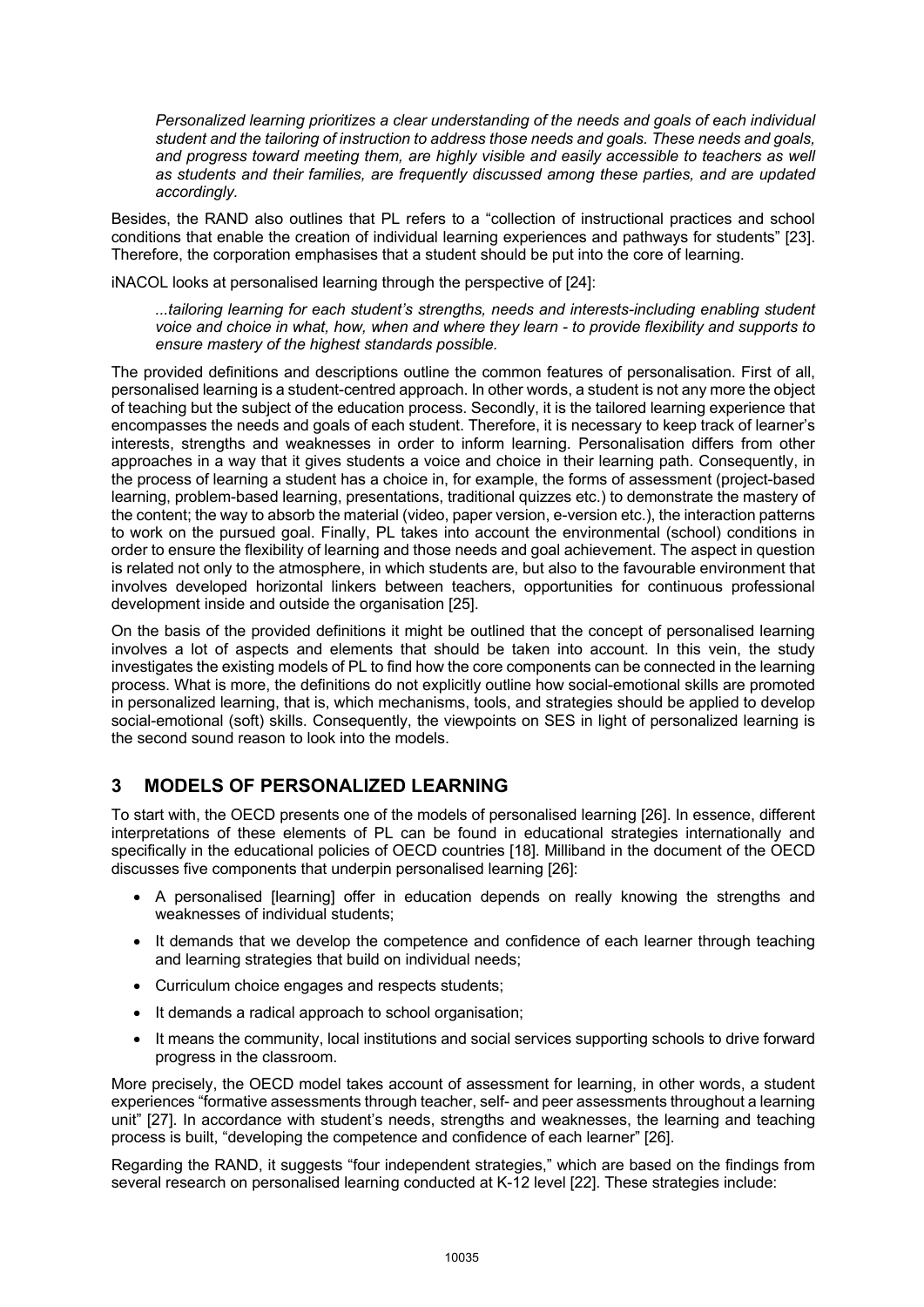- Learner profile. From the perspective of RAND, it should be a database of each student's strengths, needs, motivations, progress, and goals established from all available sources. Consequently, this record will help to support the learning process, informing the steps towards the set goal.
- Personal learning paths. With the aid of a learner profile record teacher builds the learning trajectory, informed by student's choice and voice.
- Flexible learning environment. Learning environment takes into account staff, space and time to support implementation of PL. Importantly, the technology available to all students is viewed as an essential component to build a flexible learning environment. Consequently, the context of PL integration should support the educational process so that a student has a lot of opportunities to master the content, for example, one-to-one tutorials with a tutor, the pace that addresses a learner individual characteristics, flexible time limits when to take the tasks as well as the unlocked potentials of a digit to underpin the teaching-learning process.
- Competency-based progression. The element includes the progression towards the set goals that stem from the learner profile (student's strengths, needs and motivations) and continually assessed. Importantly, the assessment involves a variety of formats, such as project-based learning, presentations or more traditional ways, that is, tests. What is more, it takes place when a learner is ready to demonstrate an adequate level of competency. From the perspective of RAND model, competency (or competency-based learning) is considered to be a system, in which (a) a learner receive credit not as a function of how much time they spend studying a subject, but based on demonstrations and assessments of their learning; (b) learning experience is tailored to students' current level of knowledge and skills, allowing to progress at their own pace [28].

Likewise the definitions of PL, the outlined models (strategies) have the similar components: learner profile records to inform further practice; student's choice in curriculum and teaching-learning activities; formative assessment to demonstrate competency; environment in which a student may find plenty of opportunities enhanced by technology decisions to build the educational experience. Regarding the digital component in PL, Milliband in the OECD document argues that PL needs technologies in order to extend learning opportunities [26]. The same viewpoint is expressed by other scholars, for example, Abbott et.al say "technology is necessary to bring personalized learning to scale" [29]. However, it is not clear how the necessary skills should be promoted, so the discussed models do not fully describe what place social-emotional skills take in the personalised learning process.

The ecosystem where personalisation and SES present the key aspects of the learning process is built by Summit Learning. Summit Learning is a research–based approach to education that is designed to drive student involvement, meaningful learning and strong student-teacher relationships that prepare students for life beyond the classroom [30]. The organisation provides schools joined to the project with the educational program and Summit Learning Platform. The educational program adapts personalised approach to teaching and learning, and their platform is viewed as a supporting tool, where students are able to work through projects, submit schoolwork, take tests, and access a variety of materials for their lessons. In this vein, the Summit pays particular attention to the technological component of personalized learning outlined in the aforementioned models.

The organisation underlines that their focus is on four key student outcomes: "Cognitive Skills," "Content Knowledge," "Habits of Success" and "Concrete Next Step" [31]. Relevant to the social-emotional skills, is the component called Habits of Success.

The term "habits of success" is used to describe dispositions, mindsets and behaviours that a learner needs to be ready for life after school. In particular, the Summit adopts the Building Blocks for Learning Framework proposed by Brooke Stafford-Brizard on behalf of Turnaround for Children [32]. Habits of Success involves promoting skills in five categories: healthy development, school readiness, mindsets for self and school, perseverance, independence and sustainability. Besies, each category has subcomponents which build the Summit Learning framework for comprehensive learning development, including 16 sub-elements. The examples might be stress management and self-regulation in health development category; self-awareness in school readiness; sense of belonging and self-efficacy in mendsets for self and school category; resilience in perseverance part; self-direction, curious and civil identity as the elements of the highest block of the framework, "independence and sustainability." The Summit Learning [31] points out that 16 skills were selected based on three criteria: alignment to the development of the child as a learner, measurability of skills, behaviours or mindsets that a student may develop over time, research base behind that proves the importance of these skills for college and career success.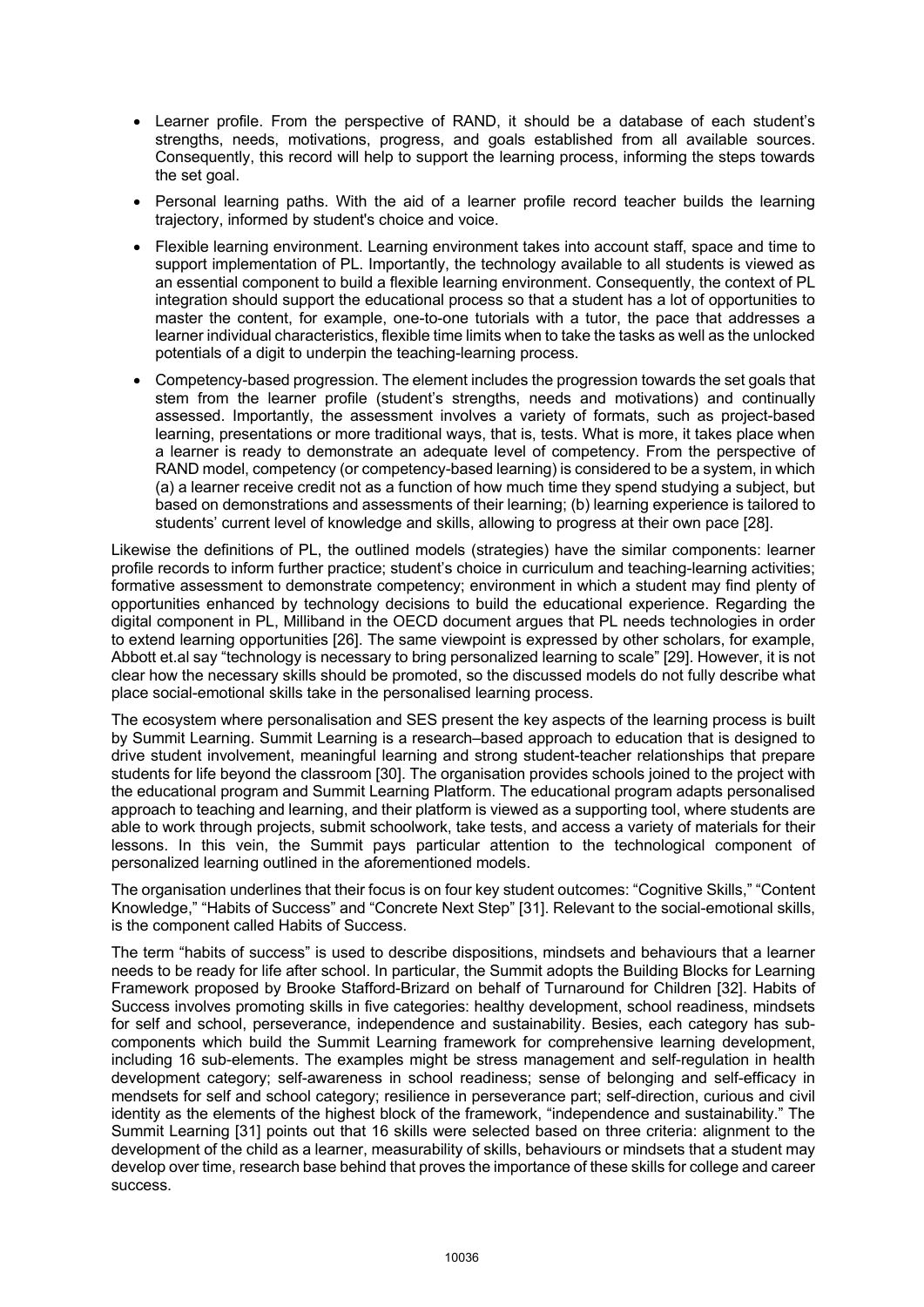Finally, this Summit framework recognises that children have different backgrounds and do not follow the same pathways. In addition, the Summit argues that social-emotional learning should not be perceived as a separate learning program; in other words, it should be considered as "design elements permeate a school model" [31].

In this connection, it is necessary to look into skills development in detail. We will outline a number of skills from the SES framework that could potentially be fostered through the use of digital educational tools and personalized platforms in particular.

#### **4 FOSTERING SOCIAL AND EMOTIONAL SKILLS THROUGH PERSONALISED LEARNING**

*Perseverance and grit***.** Overlapping with the task performance dimension of the SES framework, which stresses the importance of self-control and persistence, is the concept of grit. Grit is defined as perseverance and passion for long term goals [33]. Studies have shown that students' perceived ability to get the result while exercising effort acts as a predictor of their perseverance in studies [34]. When conceived not as a fixed trait but as a skill that can be altered through the course of life, perseverance can be fostered. One of the ways of doing so is through interventions set to change student's beliefs about malleability of intelligence and the role of effort, that is about mindset [34]. Growth mindset intervention, which is presented in a form of behavioral training on the malleability of intelligence, could shift students' beliefs and consequently trigger higher levels of perseverance [35]. Interestingly, students' inherent level of perseverance can vary depending on the learning environment. For instance, when provided with an opportunity to observe the effort peers put in a given task, students tend to increase their own perseverance [36]. Thus, the feature that allows for peer effort observation coupled with initial growth mindset training embedded in a PL platform could enhance students' social-emotional skills which belong to the task-performance domain.

*Emotional regulation.* Emotional regulation, or an ability to deal with negative emotional experiences, is an essential skill for autonomous learners. Though not being fully autonomous, blended learning with digital personalized platforms implies a higher degree of independent work for students compared with analog frontal teaching approach. The aim of these digital tools in turn is to mould a self-directed learner who can successfully guide her learning process.

One of the major obstacles which students face while working independently is confusion that might not be timely resolved without a teacher intervention [37]. If the confusion persists, students might experience stress, and become disengaged [38]. This effect could potentially be mitigated by emotional regulation strategies. These split into two broad categories: antecedent-focused and response-focused strategies. The former refer to things we do before a particular emotion unfolds, which means that the emotional sequence could be modified. The latter point to the things we do once an emotion is in full swing, requiring cognitive resources that could be otherwise channelled in a more productive way [39]. Of the two, antecedent-focused strategies are regarded as healthier emotional regulation strategies. For them to be deployed students need to be made aware of the impending negative emotions by early detection of their puzzlement.

Trace methods including log files, eye tracking, gaze fixation, physiological sensors, and facial expression data are said to be powerful tools in detecting learners' emotions and thus enabling them to regulate their state while the emotions haven't unfolded yet [40]. These methods could conceivably be deployed to foster emotional regulation of learners, although there is a serious concern for privacy of logged data.

*Self-efficacy.* Self-efficacy describes the degree to which individuals believe in their abilities and their effort needed to undertake complex tasks and achieve goals [41]. This concept is rooted in the idea that individuals make decisions and proceed with tasks not solely relying on their capabilities, but on their perception of their capabilities. These beliefs emerge in the course of life of a person, and as well as the other constituting parts of the framework, are subject to change.

The factors that shape self-efficacy are as follows: students' own experience, or mastery experience, by observing the experience of others, or vicarious experience, social persuasion, and physiological indices. Mastery experience is said to have the most profound influence on students' self-efficacy. Students learn, accomplish tasks, work on projects and by doing so interpret their capabilities to succeed in dealing with tasks in the future. The more challenging tasks the students are presented with, the more sustainable beliefs they shape if they have an opportunity to deal with them successfully. When personal experience is lacking, students are able to resort to vicarious experience, that is observing their peers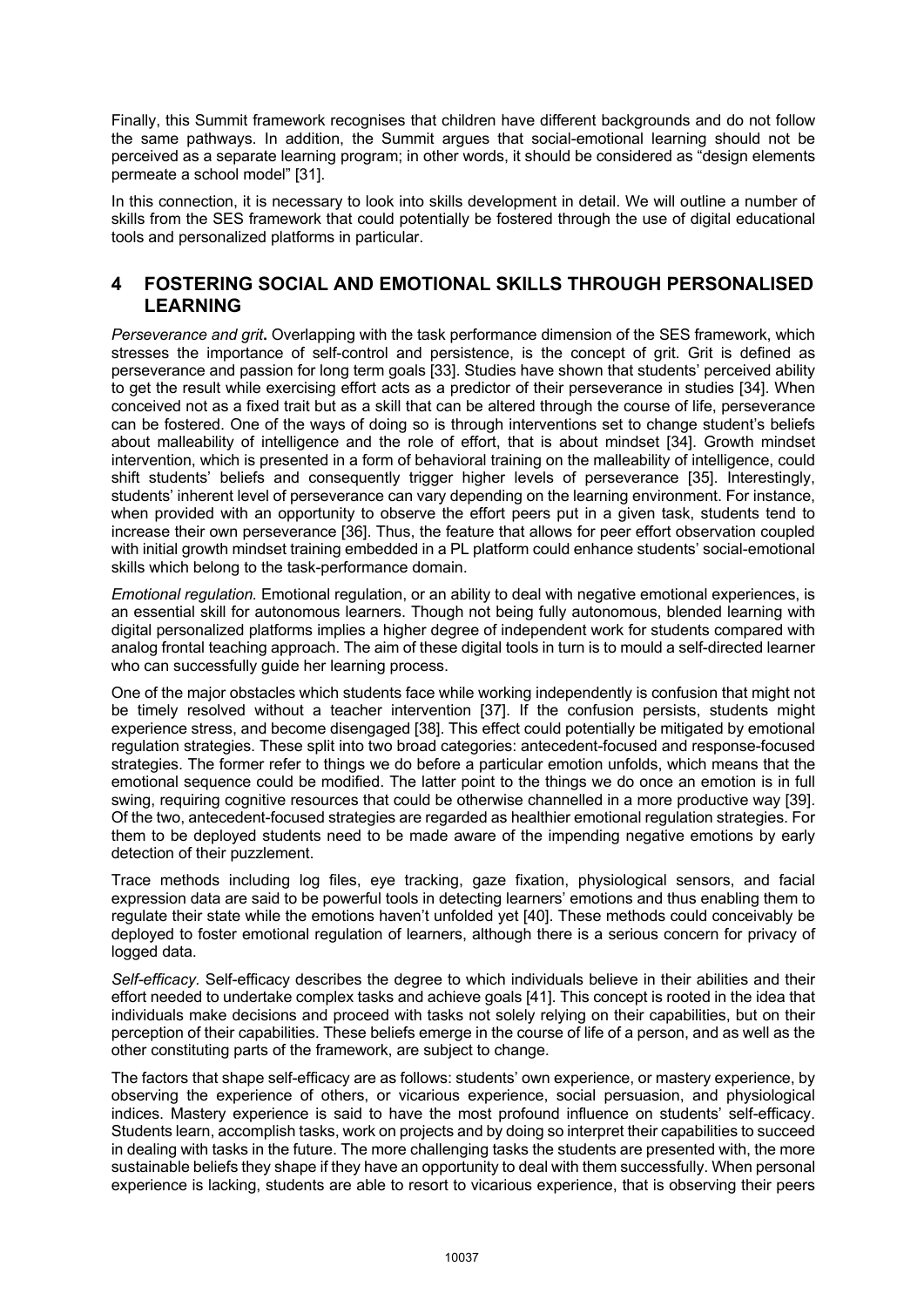engaging with the tasks. If the role model possesses similar characteristics as the students do, their experience becomes relevant, and students' sensitivity to this experience heightens. The last outer factor that provides students with information on their chance of success is social persuasion which is basically verbal or non-verbal feedback students receive. In order to be effective, feedback should be framed to support students' self-efficacy [42]. The most benign is formative feedback which identifies the zone of proximal development for a student and guides them how to get there.

Personalized learning platform presents an environment which could be conducive to forming positive beliefs about students' capabilities. First and foremost, students are given instant feedback on their performance. Not only is this kind of feedback emotionally neutral, but as a rule it is formative in nature. Meanwhile, the competency-based nature of personalized learning platforms posits that students gradually develop their competencies from task to task building their confidence in their abilities to tackle every other problem on their way towards mastery.

*Collaboration.* One-to-one laptop environments which are a prerequisite for personalized learning have been described as student-centered, enabling individualized learning with students exercising more control over their learning trajectories [43]. Although the environments of this sort encourage more independent work of students, they also foster collaboration. Studies report an increased use of projectbased learning approach as students are better equipped with technologies to find, analyze information and eventually produce original work [44], [45]. Project-based learning promotes social learning as at the heart of this approach lies the problem to be solved collectively. Students are forced to develop communication and negotiation skills when brainstorming new ideas, listening to each other, negotiating the solution to a set problem. An important part of this approach is reflection upon the learning gains and the efficacy of their social interactions [45].

*Metacognition.* Metacognitive skills also fall into the compound category of the social-emotional skills, as they denote a capability of learning how to learn. Students with strong metacognitive skills are better able to evaluate a task at hand, and have better understanding of how to achieve their goals [8]. Research has shown that students with nascent metacognitive skills are unlikely to spend time planning their learning and reflecting on it, and they tend to be outperformed by those who employ self-regulation strategies in their learning [46].

*Self-regulation.* Digital personalized platforms could assist students in developing their self-regulation skills. Students might benefit from built-in prompts to engage in planning, and goal-setting. It has also been found that guidance in the form of self-questioning training can foster self-regulating learning skills [47]. This kind of training could be focused on comprehending the problem, connecting with prior knowledge, and reflecting on the learning process with the help of feedback provided by the platform.

# **5 CONCLUSIONS**

Personalized learning holds promise to create a more engaging and an equitable environment for students and serve as a tool to foster social and emotional skills. What is more, digital tools have the potential for bringing personalized learning into action, empowering its results. Besides, personalisation seems to be a favourable context for promoting social-emotional skills. By capturing the key characteristics of PL we intend to stimulate further research on the assessment of the effectiveness of digital tools for personalized learning, which leads to sustainable development of social-emotional skills.

## **REFERENCES**

- [1] M. Almlund, A. Duckworth, J. J. Heckman, T. Kautz, "Personality psychology and economics", Handbook of the Economics of Education, vol. 4, pp. 1-181, Amsterdam: Elsevier, 2011.
- [2] E. Noftle, R. Robins, "Personality predictors of academic outcomes: Big Five correlates of GPA and SAT scores", Journal of Personality and Social Psychology, vol.93, pp.116-130, 2007.
- [3] O. John, F. De Fruyt, "Framework for the Longitudinal Study of Social and Emotional Skills in Cities". Paris: OECD Publishing, 2015.
- [4] R. Steinmayr, F. Dinger, B.Spinath, "Motivation as a mediator of social disparities in academic achievement", European Journal of Personality, vol.26, no. 3, pp.335-349, 2012.
- [5] The Aspen Education & Society Program and the Council of Chief State School Officers. Leading for Equity: Opportunities for State Education Chiefs. Washington, D.C, 2017.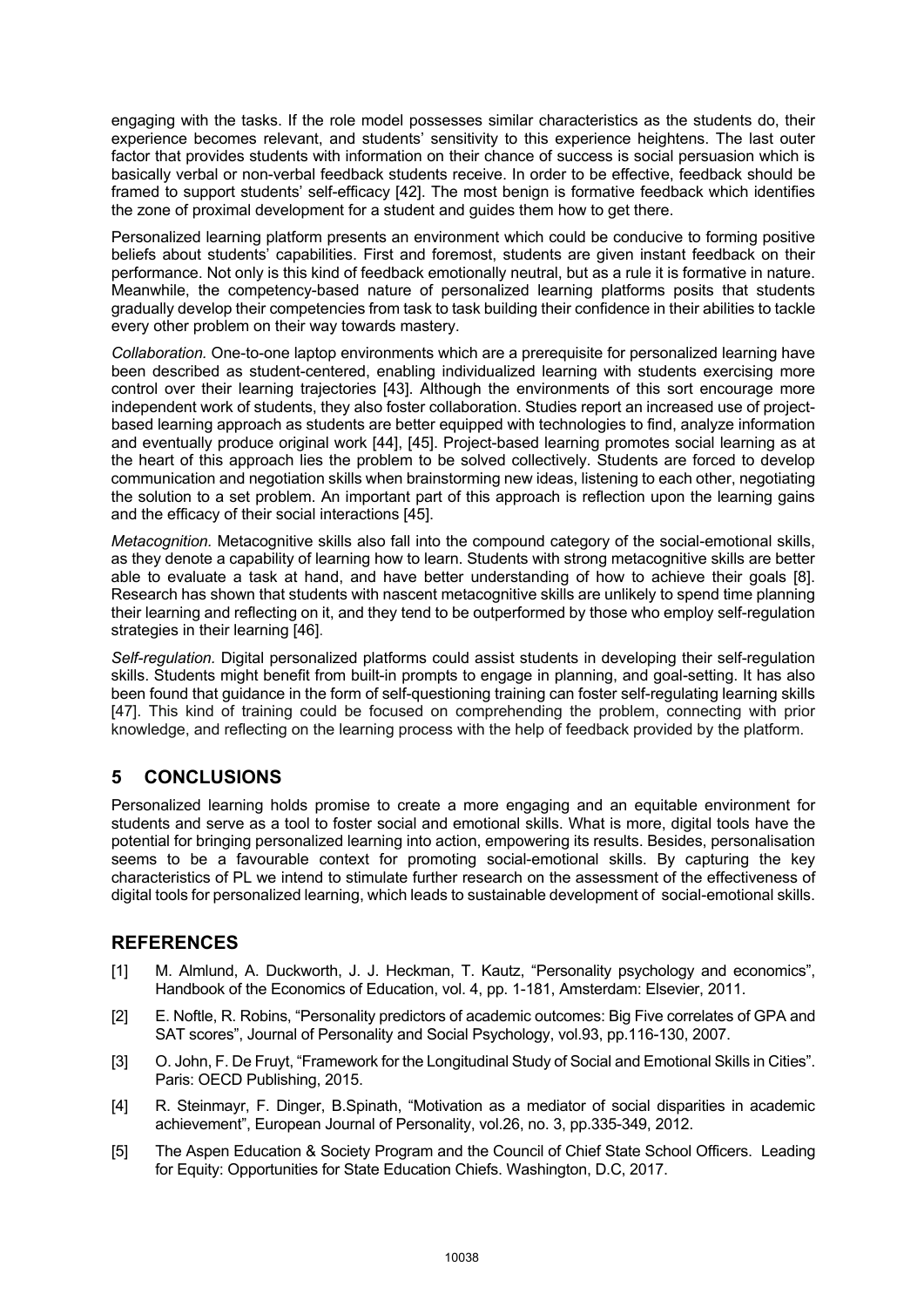- [6] F. Cunha, J. Heckman, "The technology of skill formation". American Economic Review, vol.97, no.2, pp.31-47, 2007.
- [7] J. Suárez-Álvarez, R.Fernández-Alonso, J.Muñiz, "Self-concept, motivation, expectations, and socioeconomic level as predictors of academic performance in mathematics". Learning and Individual Differences, vol.30, pp.118-123, 2014.
- [8] M. Kankaraš, J. Suarez-Alvarez, "Assessment framework of the OECD Study on Social and Emotional Skills". OECD Education Working Papers, no. 207, Paris:OECD Publishing, 2019.
- [9] B. Zimmerman, "Becoming a self-regulated learner: An overview". Theory into Practice, vol.41, no. 2, pp.64-70, 2002.
- [10] O. S. Chernyshenko, M. Kankaraš, F. Drasgow, "Social and emotional skills for student success and wellbeing: Conceptual framework for the OECD study on social and emotional skills". Paris: OECD Publishing, 2018.
- [11] Organisation for Economic Co-operation and Development (OECD), "Social and emotional skills: Well-being connectedness and success". OECD Skills Studies. Paris: OECD Publishing, 2018.
- [12] R. Helson. et al. (2002), "The growing evidence of personality change in adulthood: Findings from research with personality inventories", Journal of Research in Personality, Vol.36/4, pp.287-306
- [13] Roberts, B., Walton, K., Viechtbauer, W. (2006). "Patterns of mean-level change in personality traits across the life course: A meta-analysis of longitudinal studies. Psychological Bulletin, Vol.132, pp.1- 25
- [14] Cunha, F., Heckman, J., Schennach, S. (2010), "Estimating the technology of cognitive and noncognitive skill formation", Econometrica, Vol.78/3, pp.883-931
- [15] Organisation for Economic Co-operation and Development (OECD), "Skills for Social Progress: The Power of Social and Emotional Skills". OECD Skills Studies. Paris: OECD Publishing, 2015.
- [16] C. Dweck, "Mindset: The new psychology of success", New York: Random House, 2006.
- [17] C. Jackson, "Non-cognitive ability, test scores, and teacher quality: Evidence from 9th grade teachers in North Carolina". NBER Working Paper, no. 18624, 2013.
- [18] M. Jones, K. Mclean, *Personalising Learning in Teacher Education*. Singapore Springer: Singapore, 2018.
- [19] J. DeMink-Carthew, M.W. Olofson, L. LeGeros, S. Netcoh, S. Hennessey, "An Analysis of Approaches to Goal Setting in Middle Grades Personalized Learning Environments", in *RMLE Online*, vol. *40*, no. 10, pp. 1–11, 2017.
- [20] S. de Freitas, C. Dickinson, C. Yapp, "Chapter Personalizing learning: Is there a shared vision?" In *Personalizing learning in the 21st century* (S. de Freitas, C. Yapp, eds.), pp. 109–112. London: Continuum International Publishing Group, 2005.
- [21] Organisation for Economic Co-operation and Development (OECD), *"21st century learning: Research, innovation and policy. Directions from recent OECD analysis"*. Paris: OECD Publishing, 2006.
- [22] J.F. Pane, D.E. Steiner, M.D. Baird, L.S. Hamilton, J.D. Pane, "*Informing Progress: Insights on Personalized Learning Implementation and Effects*. Santa Monica", CA: RAND Corporation, 2017.
- [23] D.E. Steiner, C.J. Doss, L.S. Hamilton, "*High School Teachers' Perceptions and Use of Personalized Learning: Findings from the American Teacher Panel"*. Santa Monica, CA: RAND Corporation, 2020.
- [24] S. Patrick, K. Kennedy, A. Powell, iNACOL, "*Mean what you say: Defining and integrating personalized, blended, and competency education"*. 2013, Retrieved from http://www.inacol.org/wpcontent/uploads/2015/02/mean-what-you-say.pdf
- [25] M. Kools, P. Goudard, B. George, B. Steijn, V. Bekkers, "The relationship between the school as a learning organisation and staff outcomes: A case study of Wales". *European Journal of Education*. vol. 54, pp. 426-442, 2019.Organisation for Economic
- [26] Co-operation and Development (OECD), "*Schooling for tomorrow: Personalising education"*. Paris: Centre for Educational Research and Innovation, OECD, 2006.